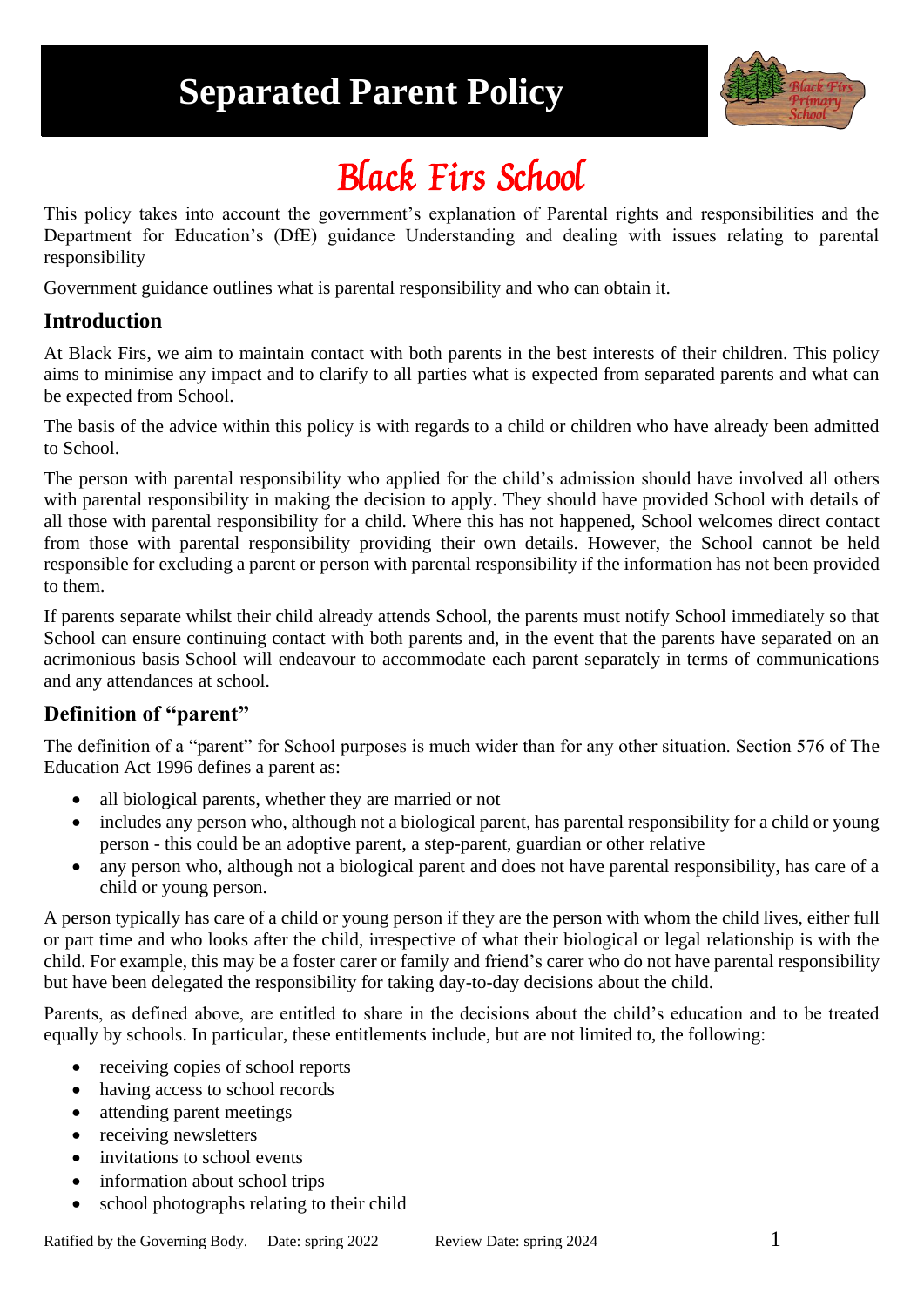- participation in any exclusion procedure and
- dealing with any medical issues that arise and vaccinations that may be offered.

Black Firs recognises that whilst the parents of some children may be separated, divorced or estranged, they are still entitled to the above and this entitlement cannot be restricted without a Court order. If the parents are involved in proceedings before the Court directly relating to the child, the parents should seek the Court's permission to disclose the Court orders made to School. In addition, should the Courts so require, School will be willing to provide a letter setting out any information that is specified in a Court order.

# **Parental responsibility**

Parental responsibility is defined in the Children Act 1989 and means the rights, duties, powers, responsibilities and authority that a parent has for their child. In addition to a child's natural parents, it can be acquired by Court order, being appointed a guardian, adopting a child or a formal agreement.

The information provided to School when the child was enrolled detailing who has parental responsibility for the child will be presumed to be correct unless a Court order or original birth certificate proving otherwise is provided to School. Black Firs will be reliant on such information being provided as accurate and true. The information provided regarding the address where the child lives will be presumed to be correct unless School is provided with a copy of a Court order setting out arrangements for where the child should live.

Every parent with parental responsibility for a child has an equal right to be engaged with decisions regarding their education. Unless there is a Court order limiting an individual's exercise of parental responsibility School must treat all parents equally and must provide them with the same information.

Where contact has been limited by a Court order, the parent still has the right to receive information about the child and be involved in decisions regarding their education and welfare, unless a Court order restricts what information they can receive or removes their parental responsibility. We will not remove a parent's contact details without such a Court order being in place or a parent asks for their own contact details to be removed.

#### **Court orders**

At Black Firs, our sole wish is to promote the best interests of the child, working in partnership with all parents and those with parental responsibility. If there is a Court order in place, School will always act in ways to ensure, as best it can, that no Court order is breached. Black Firs can only be expected to comply with an order if it is properly notified and has received a sealed digital or paper copy for its files, and only to the extent that it relates to Black Firs School.

Black Firs has no responsibility for enforcing any Court order but will endeavour to ensure that if there are restrictions in place with regards to the collection of a child, such restrictions are adhered to.

In the event that School is not informed of the existence of such an order, the parents will be treated equally by School. If there is an order in place and neither the parents and those with parental responsibility inform School then if there is any breach of such order, School cannot be held responsible or liable

#### **Disputes and disagreements**

Black Firs hopes that parents and all those with parental responsibility will support School in working together for the benefit of their children.

It is very important to note that any dispute between parents sharing these rights will need to be resolved between them. In all cases where parents and those with parental responsibility cannot agree on various issues, parents should seek independent legal advice as to the options available to resolve those issues, either by agreement or by obtaining a Court order.

Parents should seek to resolve contact issues without involving School. Black Firs will not mediate, "take sides" or act as an intermediary between parents who do not communicate with each other.

# **Changes in family circumstances**

We ask parents to inform School whenever something outside School – such as a change in family circumstances – occurs so that we can sensitively support the child in School. We expect parents to update School whenever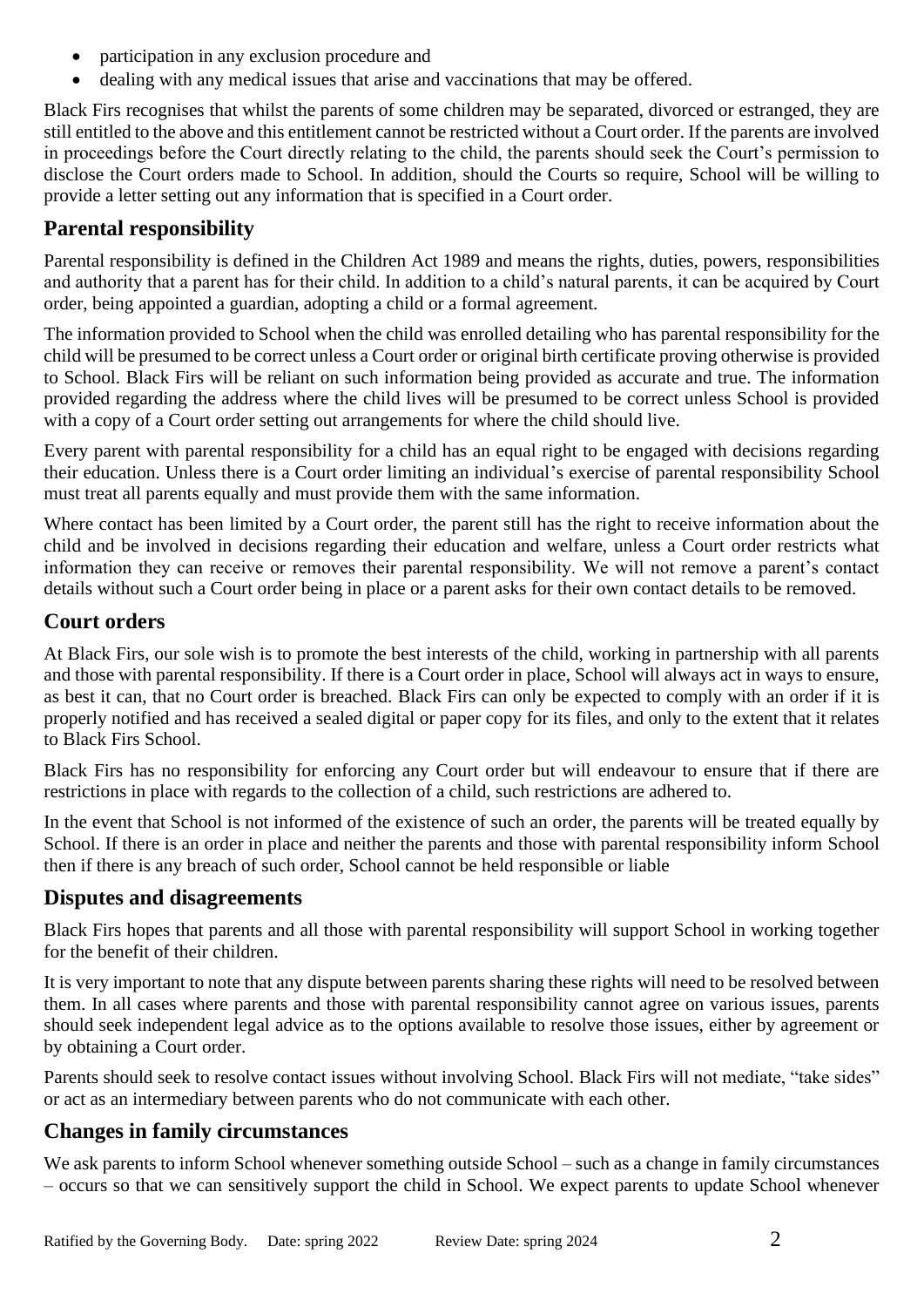emergency contact details change for one or both parents or there is a new arrangement for collecting children at the end of school day, in particular if there is any Court order that has been made.

We recognise the sensitivity of some situations and all staff are aware of the need for discretion and confidentiality. School staff will be informed on a strict need-to-know basis so that suitable support can be offered.

#### **The release of a child**

On being admitted to School, and unless notified to the contrary, School will release children to either or both parents and those with parental responsibility and those with care of the child. If one parent seeks to remove the child from School in contravention of the notified arrangements, and the parent to whom the child would normally be released has not consented, the following steps will be followed:

- The Headteacher or designated deputy will meet with the parent seeking to remove the child and then telephone the parent to whom the child would normally be released and explain the request.
- If the parent to whom the child would normally be released agrees *(such agreement to immediately be confirmed by an email to ensure there is record on School's files)*, the child may be released and the records will reflect that the permission was granted.
- In the event that the parent to whom the child would normally be released to cannot be reached, the Headteacher or designated deputy dealing with the issue may make a decision based upon all relevant information available to them.
- The Headteacher or designated deputy may have to refuse permission if consent cannot be obtained.
- During any discussion or communication with parents and those with parental responsibility, the child may be supervised by an appropriate member of School staff in a separate room.
- In extreme circumstances if there is a belief that a possible abduction of the child may occur or if the parent is disruptive, the Police will be notified immediately.

#### **Communication between School and separated parents**

Bulletins, newsletters and general updates are sent via [ParentMail](https://www.parentmail.co.uk/) to all parents and those who have parental responsibility for whom we have up-to-date contact details. These updates contain all the main class or School events, including parents' evenings, productions, sports days and class outings and events.

Black Firs is able to deal with separate requests for invitations to School events and performances made by separated, divorced or estranged parents who have parental responsibility. However, the School would be grateful if parents could communicate directly on such matters, if they can. In some instances, School recognises that this may not be possible should there be a Court order in place preventing the parties from contacting each other. School will try to comply with requests; however, in certain circumstances, and as stated above, it will not always be possible, for example when a Court order preventing contact with the child or each other is in place.

In all circumstances, we aim to maintain our open-door policy with all parents. Class teachers or the Headteacher will be available by appointment to discuss any issues.

# **Parents' evening appointments**

Whenever requested, we will offer separate parents' evening appointments for separated, divorced or estranged parents who have parental responsibility. These are usually online via Teams.

# **Written children's reports**

Any person who is known to School to have parental responsibility for a child has the right to receive written progress reports for their child. These will be provided to separated, divorced or estranged parents who have parental responsibility and for whom School has up-to-date contact details. Most of our assessment information and photographs of your child are uploaded to [Earwig.](https://earwig.uk.com/) These are available & accessible anytime.

# **Change of name**

A parent can only change their child's name (forename and /or surname) either by both parents providing a letter confirming such consent and bearing wet signatures or by a order of the Court. Unless either of the above are provided, the child will be known and addressed by their birth name as recorded on their birth certificate.